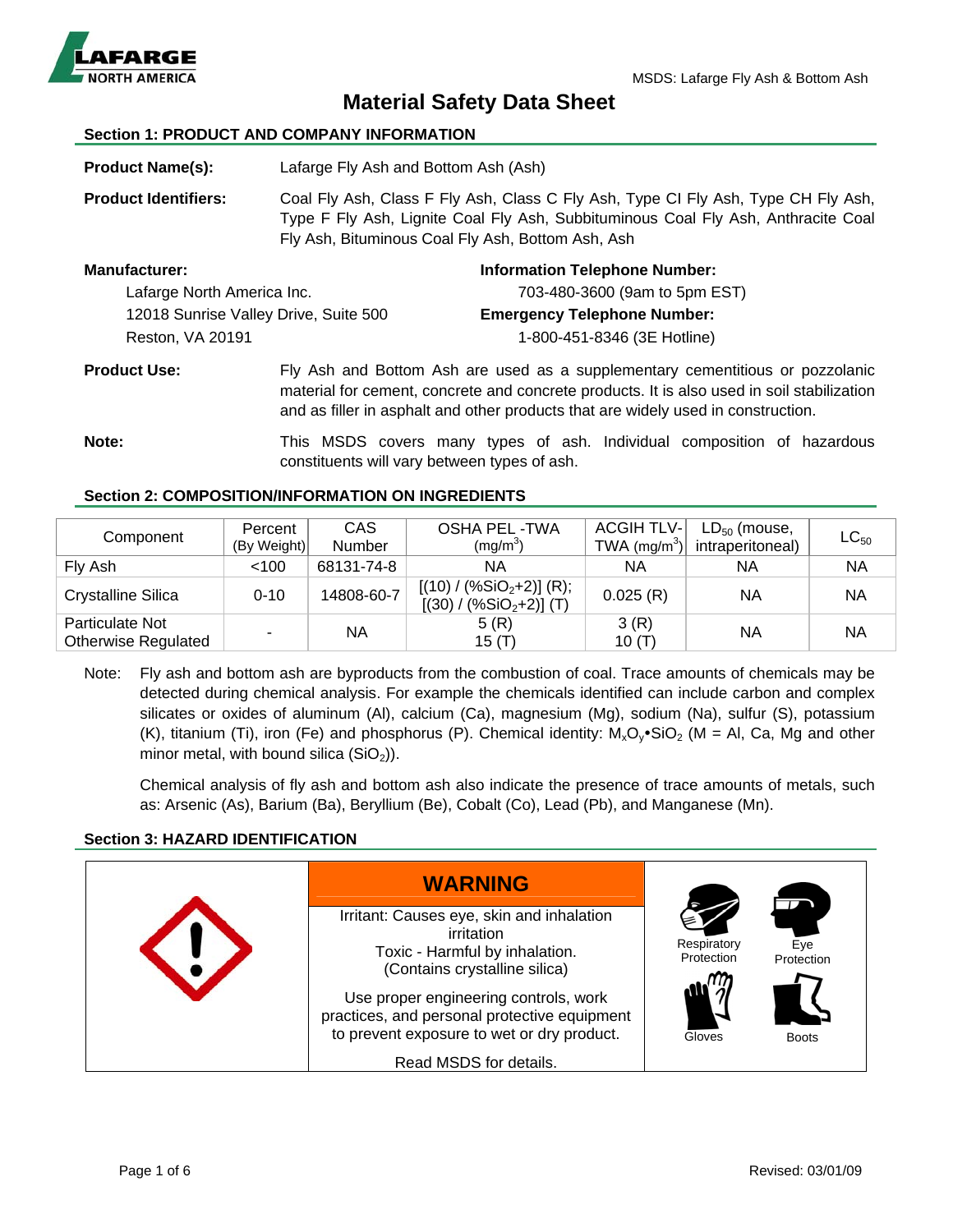

# **Section 3: HAZARD IDENTIFICATION (continued)**

| Page 2 of 6                          | Revised: 03/01/09                                                                                                                                                                                                                                                                                                                               |  |  |  |
|--------------------------------------|-------------------------------------------------------------------------------------------------------------------------------------------------------------------------------------------------------------------------------------------------------------------------------------------------------------------------------------------------|--|--|--|
| Inhalation:                          | Move person to fresh air. Seek medical attention for discomfort or if coughing or<br>other symptoms do not subside.                                                                                                                                                                                                                             |  |  |  |
| <b>Skin Contact:</b>                 | Wash with cool water and a pH neutral soap or a mild skin detergent. Seek medical<br>attention for rash, irritation, and prolonged unprotected exposures to wet ash,<br>cement, cement mixtures or liquids from wet cement.                                                                                                                     |  |  |  |
| <b>Eye Contact:</b>                  | Rinse eyes thoroughly with water for at least 15 minutes, including under lids, to<br>remove all particles. Seek medical attention for abrasions.                                                                                                                                                                                               |  |  |  |
| <b>Section 4: FIRST AID MEASURES</b> |                                                                                                                                                                                                                                                                                                                                                 |  |  |  |
| <b>Medical Conditions</b>            | Individuals with lung disease (e.g. bronchitis, emphysema, COPD, pulmonary<br>Aggravated by Exposure: disease) can be aggravated by exposure.                                                                                                                                                                                                   |  |  |  |
| Ingestion:                           | Do not ingest ash. Although ingestion of small quantities of ash is not known to be<br>harmful, large quantities can cause distress to the digestive tract.                                                                                                                                                                                     |  |  |  |
| Renal Disease:                       | Some studies show an increased incidence of chronic kidney disease and end-stage<br>renal disease in workers exposed to respirable crystalline silica.                                                                                                                                                                                          |  |  |  |
| Tuberculosis:                        | Silicosis increases the risk of tuberculosis.                                                                                                                                                                                                                                                                                                   |  |  |  |
| <b>Autoimmune</b><br>Disease:        | Some studies show that exposure to respirable crystalline silica (without silicosis) or<br>that the disease silicosis may be associated with the increased incidence of several<br>autoimmune disorders such as scleroderma (thickening of the skin), systemic lupus<br>erythematosus, rheumatoid arthritis and diseases affecting the kidneys. |  |  |  |
| Carcinogenicity:                     | Ash is not listed as a carcinogen by IARC or NTP; however, ash contains trace<br>amounts of crystalline silica which is classified by IARC and NTP as known human<br>carcinogen.                                                                                                                                                                |  |  |  |
| Silicosis:                           | This product contains crystalline silica. Prolonged or repeated inhalation of respirable<br>crystalline silica from this product can cause silicosis, a seriously disabling and fatal<br>lung disease. See Note to Physicians in Section 4 for further information.                                                                             |  |  |  |
| Inhalation (chronic):                | Risk of injury depends on duration and level of exposure.                                                                                                                                                                                                                                                                                       |  |  |  |
|                                      | Ash may contain trace amounts of ammonia or ammonia bisulfate. Contact with<br>water or moisture can cause the ammonia to be released from ash into the air.<br>Inhalation of ammonia can cause coughing and irritation or burns to the nose, throat<br>and lungs. These effects depend on the concentration of ammonia inhaled.                |  |  |  |
| <b>Inhalation (acute):</b>           | Breathing dust may cause nose, throat or lung irritation, including choking, depending<br>on the degree of exposure.                                                                                                                                                                                                                            |  |  |  |
| <b>Skin Contact:</b>                 | Ash may cause dry skin, discomfort, and irritation.                                                                                                                                                                                                                                                                                             |  |  |  |
| <b>Eye Contact:</b>                  | Airborne dust may cause immediate or delayed irritation or inflammation. Eye contact<br>with large amounts of dry powder or with wet ash can cause moderate eye irritation.<br>Eye exposures require immediate first aid to prevent significant damage to the eye.                                                                              |  |  |  |
| <b>Potential Health Effects:</b>     |                                                                                                                                                                                                                                                                                                                                                 |  |  |  |
| <b>Emergency Overview:</b>           | Ash is a solid, grey/black or brown/tan, odorless powder which may contain solidified<br>masses. It is not combustible or explosive. A single, short-term exposure to the dry<br>powder presents little or no hazard.                                                                                                                           |  |  |  |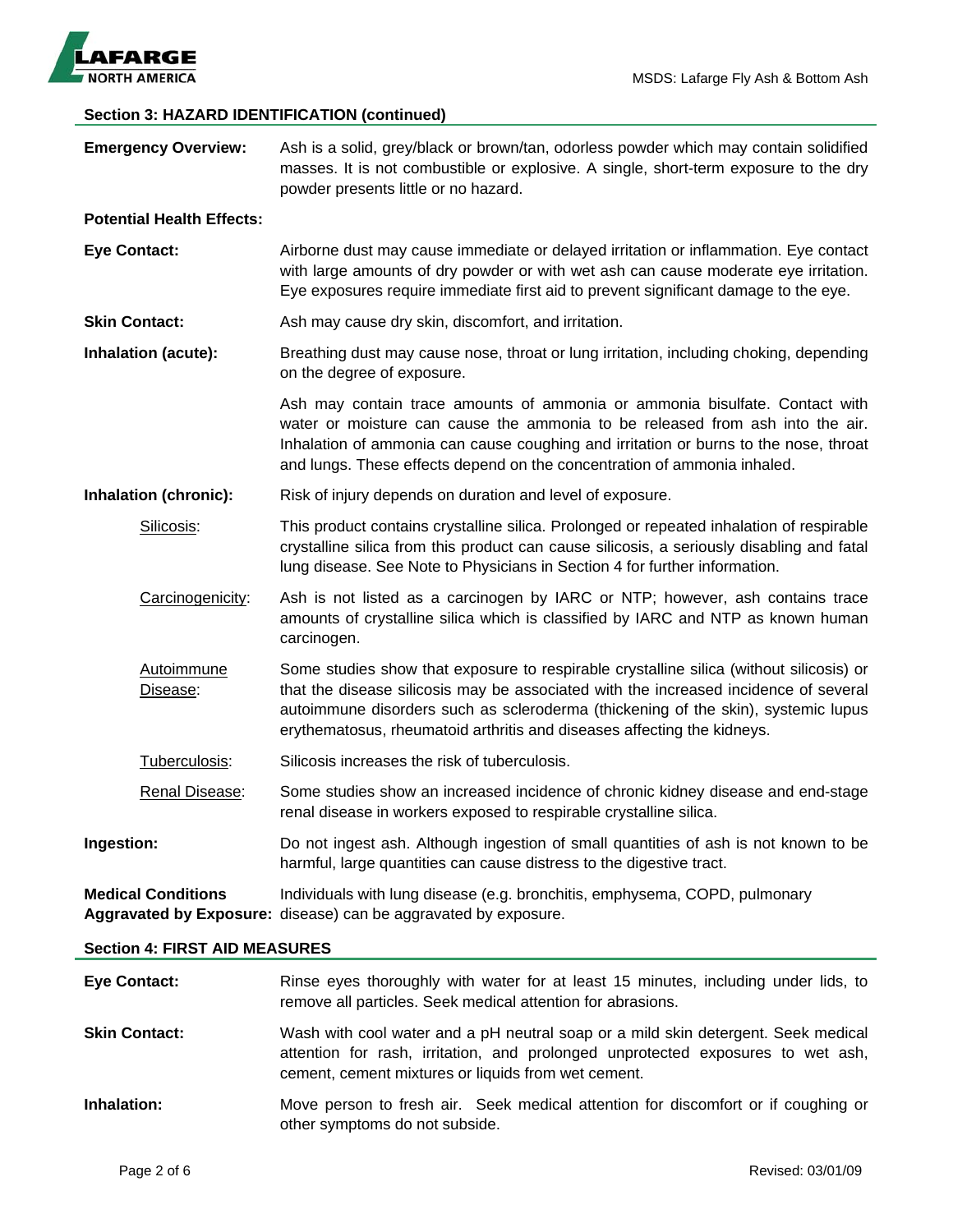

## **Section 4: FIRST AID MEASURES (continued)**

| Ingestion:                                                | Do not induce vomiting. If conscious, have person drink plenty of water.<br>Seek<br>medical attention or contact poison control center immediately.                                                                                                                                                                                                                                                                                                                                                                                                                                                                                                                                                                                                                                                                                                                                                                                  |                                |                                                                                                                                          |  |
|-----------------------------------------------------------|--------------------------------------------------------------------------------------------------------------------------------------------------------------------------------------------------------------------------------------------------------------------------------------------------------------------------------------------------------------------------------------------------------------------------------------------------------------------------------------------------------------------------------------------------------------------------------------------------------------------------------------------------------------------------------------------------------------------------------------------------------------------------------------------------------------------------------------------------------------------------------------------------------------------------------------|--------------------------------|------------------------------------------------------------------------------------------------------------------------------------------|--|
| <b>Note to Physician:</b>                                 | The three types of silicosis include:                                                                                                                                                                                                                                                                                                                                                                                                                                                                                                                                                                                                                                                                                                                                                                                                                                                                                                |                                |                                                                                                                                          |  |
|                                                           | Simple chronic silicosis – which results from long-term exposure (more than<br>20 years) to low amounts of respirable crystalline silica. Nodules of chronic<br>inflammation and scarring provoked by the respirable crystalline silica form in<br>the lungs and chest lymph nodes. This disease may feature breathlessness<br>and may resemble chronic obstructive pulmonary disease (COPD).<br>Accelerated silicosis - occurs after exposure to larger amounts of respirable<br>$\bullet$<br>crystalline silica over a shorter period of time (5-15 years). Inflammation,<br>scarring, and symptoms progress faster in accelerated silicosis than in<br>simple silicosis.<br>Acute silicosis - results from short-term exposure to very large amounts of<br>$\bullet$<br>respirable crystalline silica. The lungs become very inflamed and may fill with<br>fluid, causing severe shortness of breath and low blood oxygen levels. |                                |                                                                                                                                          |  |
|                                                           | Progressive massive fibrosis may occur in simple or accelerated silicosis, but is more<br>common in the accelerated form. Progressive massive fibrosis results from severe<br>scarring and leads to the destruction of normal lung structures.                                                                                                                                                                                                                                                                                                                                                                                                                                                                                                                                                                                                                                                                                       |                                |                                                                                                                                          |  |
| <b>Section 5: FIREFIGHTING MEASURES</b>                   |                                                                                                                                                                                                                                                                                                                                                                                                                                                                                                                                                                                                                                                                                                                                                                                                                                                                                                                                      |                                |                                                                                                                                          |  |
| <b>Flashpoint &amp; Method:</b><br><b>General Hazard:</b> | Non-combustible<br>Avoid breathing dust.                                                                                                                                                                                                                                                                                                                                                                                                                                                                                                                                                                                                                                                                                                                                                                                                                                                                                             | <b>Firefighting Equipment:</b> | Ash poses no fire-related<br>hazard. A SCBA is<br>recommended to limit<br>exposures to combustion<br>products when fighting any<br>fire. |  |
| <b>Extinguishing Media:</b>                               | Use extinguishing<br>media appropriate for<br>surrounding fire.                                                                                                                                                                                                                                                                                                                                                                                                                                                                                                                                                                                                                                                                                                                                                                                                                                                                      |                                |                                                                                                                                          |  |

**Combustion Products:** None.

#### **Section 6: ACCIDENTAL RELEASE MEASURES**

**General:** Place spilled material into a container. Avoid actions that cause the ash to become airborne. Avoid inhalation of ash and contact with skin. Wear appropriate protective equipment as described in Section 8. Scrape wet ash and place in container. Allow material to dry or solidify before disposal. Do not wash ash down sewage and drainage systems or into bodies of water (e.g. streams).

**Waste Disposal Method:** Dispose of ash according to Federal, State, Provincial and Local regulations.

#### **Section 7: HANDLING AND STORAGE**

**General:** Keep bulk and bagged ash and dry until used. Stack bagged material in a secure manner to prevent falling. Bagged ash is heavy and poses risks such as sprains and strains to the back, arms, shoulders and legs during lifting and mixing. Handle with care and use appropriate control measures.

> Engulfment hazard. To prevent burial or suffocation, do not enter a confined space, such as a silo, bin, bulk truck, or other storage container or vessel that stores or contains ash. Ash can buildup or adhere to the walls of a confined space. The ash can release, collapse or fall unexpectedly.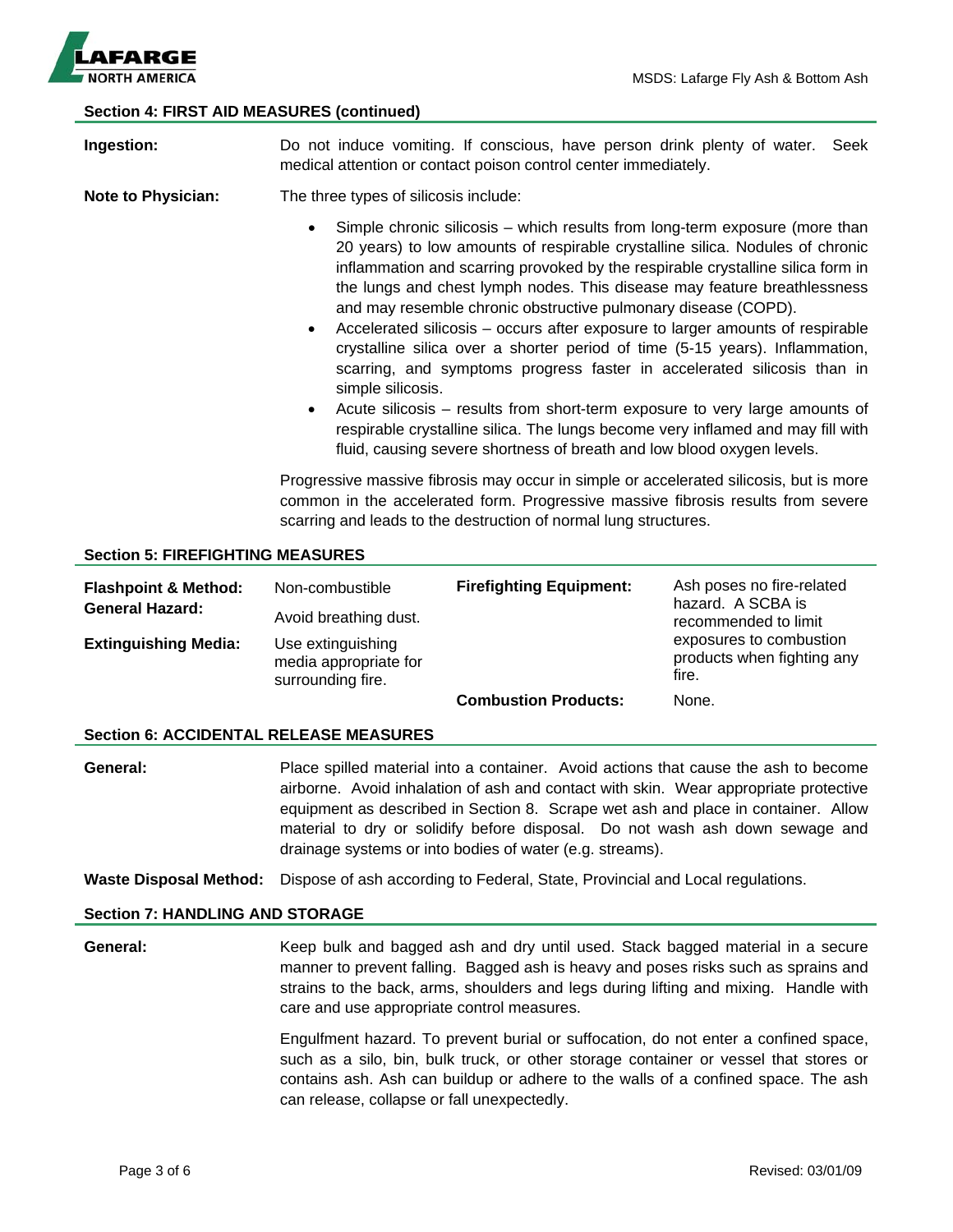

# **Section 7: HANDLING AND STORAGE (continued)**

|                             | Properly ground all pneumatic conveyance systems. The potential exists for static<br>build-up and static discharge when moving ash through a plastic, non-conductive, or<br>non-grounded pneumatic conveyance system. The static discharge may result in<br>damage to equipment and injury to workers. |                          |            |
|-----------------------------|--------------------------------------------------------------------------------------------------------------------------------------------------------------------------------------------------------------------------------------------------------------------------------------------------------|--------------------------|------------|
| Usage:                      | Cutting, crushing or grinding hardened cement, concrete or other crystalline silica-<br>bearing materials will release respirable crystalline silica. Use all appropriate<br>measures of dust control or suppression, and Personal Protective Equipment (PPE)<br>described in Section 8 below.         |                          |            |
| Housekeeping:               | Avoid actions that cause the ash to become airborne during clean-up such as dry<br>sweeping or using compressed air. Use HEPA vacuum or thoroughly wet with water<br>to clean-up dust. Use PPE described in Section 8 below.                                                                           |                          |            |
| <b>Storage Temperature:</b> | Unlimited.                                                                                                                                                                                                                                                                                             | <b>Storage Pressure:</b> | Unlimited. |
| Clothing:                   | Promptly remove and launder clothing that is dusty or wet with ash. Thoroughly wash<br>skin after exposure to dust or wet ash.                                                                                                                                                                         |                          |            |

#### **Section 8: EXPOSURE CONTROLS AND PERSONAL PROTECTION**

**Engineering Controls:** Use local exhaust or general dilution ventilation or other suppression methods to maintain dust levels below exposure limits.

### **Personal Protective Equipment (PPE):**

| Respiratory | Under ordinary conditions no respiratory protection is required. Wear a NIOSH        |
|-------------|--------------------------------------------------------------------------------------|
| Protection: | approved respirator that is properly fitted and is in good condition when exposed to |
|             | dust above exposure limits.                                                          |

- Eye Protection: Wear ANSI approved glasses or safety goggles when handling dust or wet ash to prevent contact with eyes. Wearing contact lenses when using ash, under dusty conditions, is not recommended.
- Skin Protection: Wear gloves, boot covers and protective clothing impervious to water to prevent skin contact. Do not rely on barrier creams, in place of impervious gloves. Remove clothing and protective equipment that becomes saturated with wet ash or cement and immediately wash exposed areas.

## **Section 9: PHYSICAL AND CHEMICAL PROPERTIES**

| <b>Physical State:</b><br>Appearance: | Solid (powder).<br>Gray/black or brown/tan powder which<br>may contain solidified masses. | <b>Evaporation Rate:</b><br>pH (in water): | NA.<br>$4 - 12$    |
|---------------------------------------|-------------------------------------------------------------------------------------------|--------------------------------------------|--------------------|
| Odor:                                 | None.                                                                                     | <b>Boiling Point:</b>                      | $>1000^{\circ}$ C  |
| <b>Vapor Pressure:</b>                | NA.                                                                                       | <b>Freezing Point:</b>                     | None, solid.       |
| <b>Vapor Density:</b>                 | NA.                                                                                       | <b>Viscosity:</b>                          | None, solid.       |
| <b>Specific Gravity:</b>              | $2 - 2.9$                                                                                 | <b>Solubility in Water:</b>                | Slightly $(< 5\%)$ |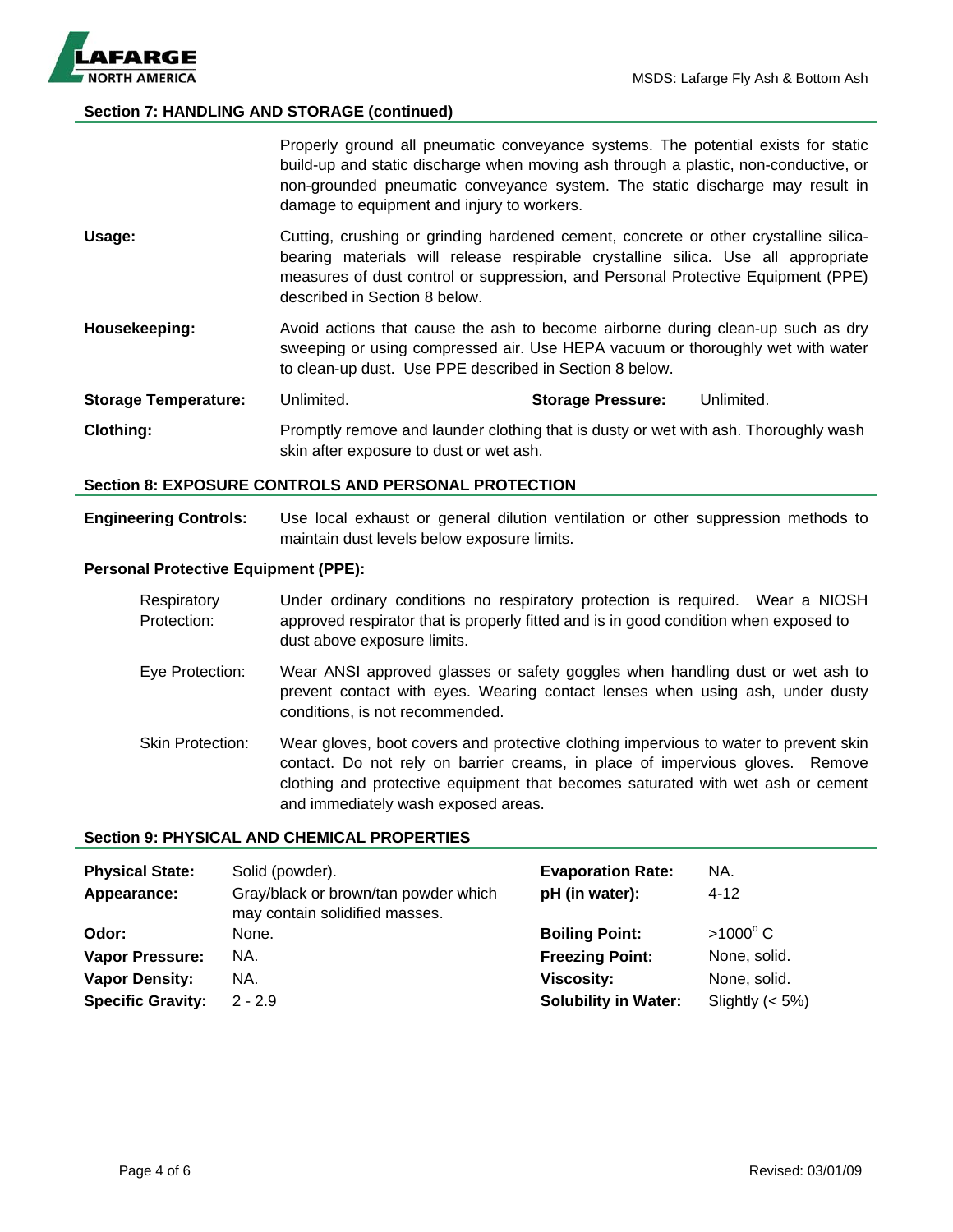

# **Section 10: STABILITY AND REACTIVITY**

**Stability:** Stable. Keep dry until use. Avoid contact with incompatible materials.

**Incompatibility:** Ash is incompatible with acids, ammonium salts and aluminum metal. Ash dissolves in hydrofluoric acid, producing corrosive silicon tetrafluoride gas. Ash reacts with water to form silicates and calcium hydroxide. Silicates react with powerful oxidizers such as fluorine, boron trifluoride, chlorine trifluoride, manganese trifluoride, and oxygen difluoride.

**Hazardous Polymerization:** None. **Hazardous Decomposition:** None.

#### **Section 11 and 12: TOXICOLOGICAL AND ECOLOGICAL INFORMATION**

For questions regarding toxicological and ecological information refer to contact information in Section 1.

#### **Section 13: DISPOSAL CONSIDERATIONS**

Dispose of waste and containers in compliance with applicable Federal, State, Provincial and Local regulations.

#### **Section 14: TRANSPORT INFORMATION**

This product is not classified as a Hazardous Material under U.S. DOT or Canadian TDG regulations.

#### **Section 15: REGULATORY INFORMATION**

| <b>OSHA/MSHA Hazard</b><br><b>Communication:</b> | This product is considered by OSHA/MSHA to be a hazardous chemical and should<br>be included in the employer's hazard communication program.                                                                                                                                                                                                           |
|--------------------------------------------------|--------------------------------------------------------------------------------------------------------------------------------------------------------------------------------------------------------------------------------------------------------------------------------------------------------------------------------------------------------|
| <b>CERCLA/SUPERFUND:</b>                         | This product is not listed as a CERCLA hazardous substance.                                                                                                                                                                                                                                                                                            |
| <b>EPCRA</b><br><b>SARA Title III:</b>           | This product has been reviewed according to the EPA Hazard Categories<br>promulgated under Sections 311 and 312 of the Superfund Amendment and<br>Reauthorization Act of 1986 and is considered a hazardous chemical and a delayed<br>health hazard.                                                                                                   |
| <b>EPRCA</b><br><b>SARA Section 313:</b>         | This product contains none of the substances subject to the reporting requirements of<br>Section 313 of Title III of the Superfund Amendments and Reauthorization Act of<br>1986 and 40 CFR Part 372.                                                                                                                                                  |
| <b>RCRA:</b>                                     | If discarded in its purchased form, this product would not be a hazardous waste<br>either by listing or characteristic. However, under RCRA, it is the responsibility of the<br>product user to determine at the time of disposal, whether a material containing the<br>product or derived from the product should be classified as a hazardous waste. |
| TSCA:                                            | Ash and crystalline silica are exempt from reporting under the inventory update rule.                                                                                                                                                                                                                                                                  |
| <b>California</b><br><b>Proposition 65:</b>      | Crystalline silica (airborne particulates of respirable size) is known by the State<br>of California to cause cancer.                                                                                                                                                                                                                                  |
| <b>WHMIS/DSL:</b><br>6                           | Products containing crystalline silica are classified as D2A and are subject to WHMIS<br>requirements.                                                                                                                                                                                                                                                 |